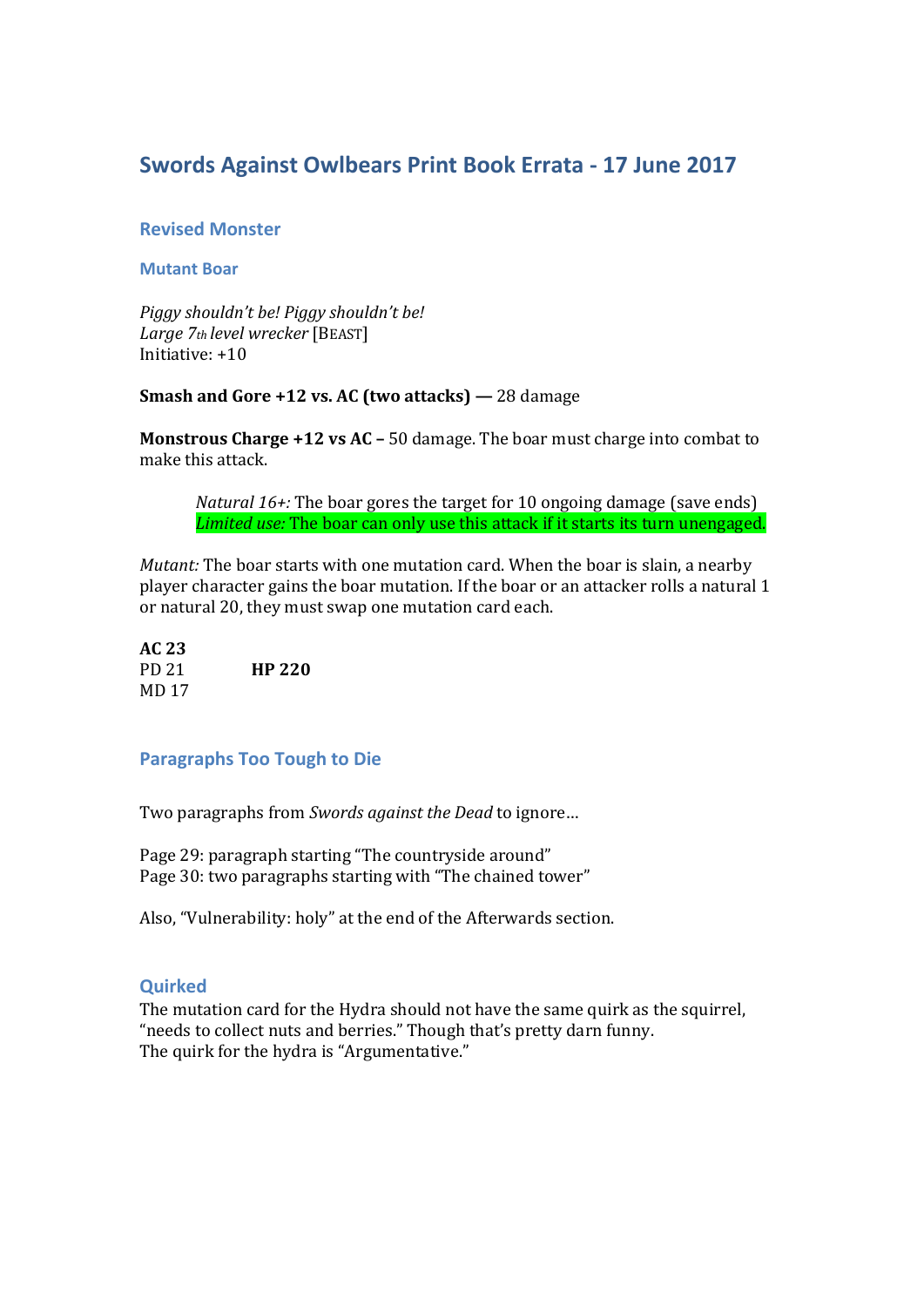# **Player Character Updatess**

**Tiefling Paladin**

1. Name: Class: Paladin Race: Tiefling Level: 6

| CTD<br>51K           | CON | <b>DEX</b> | <b>INT</b> | <b>WIS</b> | <b>CHA</b> |
|----------------------|-----|------------|------------|------------|------------|
| 1 <sup>C</sup><br>10 | ιv  | ⊾          | Ω          | ⊥∪         | 1 O<br>10  |
| +4                   | +0  |            |            |            | +4         |
| $+10$                | +6  | ל +        | +ე         | ⊤ი         | $+10$      |

Armor Class 24 Physical Defense 16 Mental Defense 20

Hit Points 80 Recoveries 8 Recovery Roll 6d10

Initiative +5

Melee

Attack +10 vs AC Hit  $6d8 + 8$ Miss 6

#### Ranged

Attack +5 vs AC Hit  $6d6 - 1$ Miss —

One Unique Thing

Icon Relationships

Backgrounds

Racial Power

**Curse of Chaos:** Once per battle, when a nearby enemy rolls a natural 1–5, turn their roll into a natural 1 and describe how they screw up horribly.

**Talents** Lay On Hands Bastion Cleric Training Domain of Trickery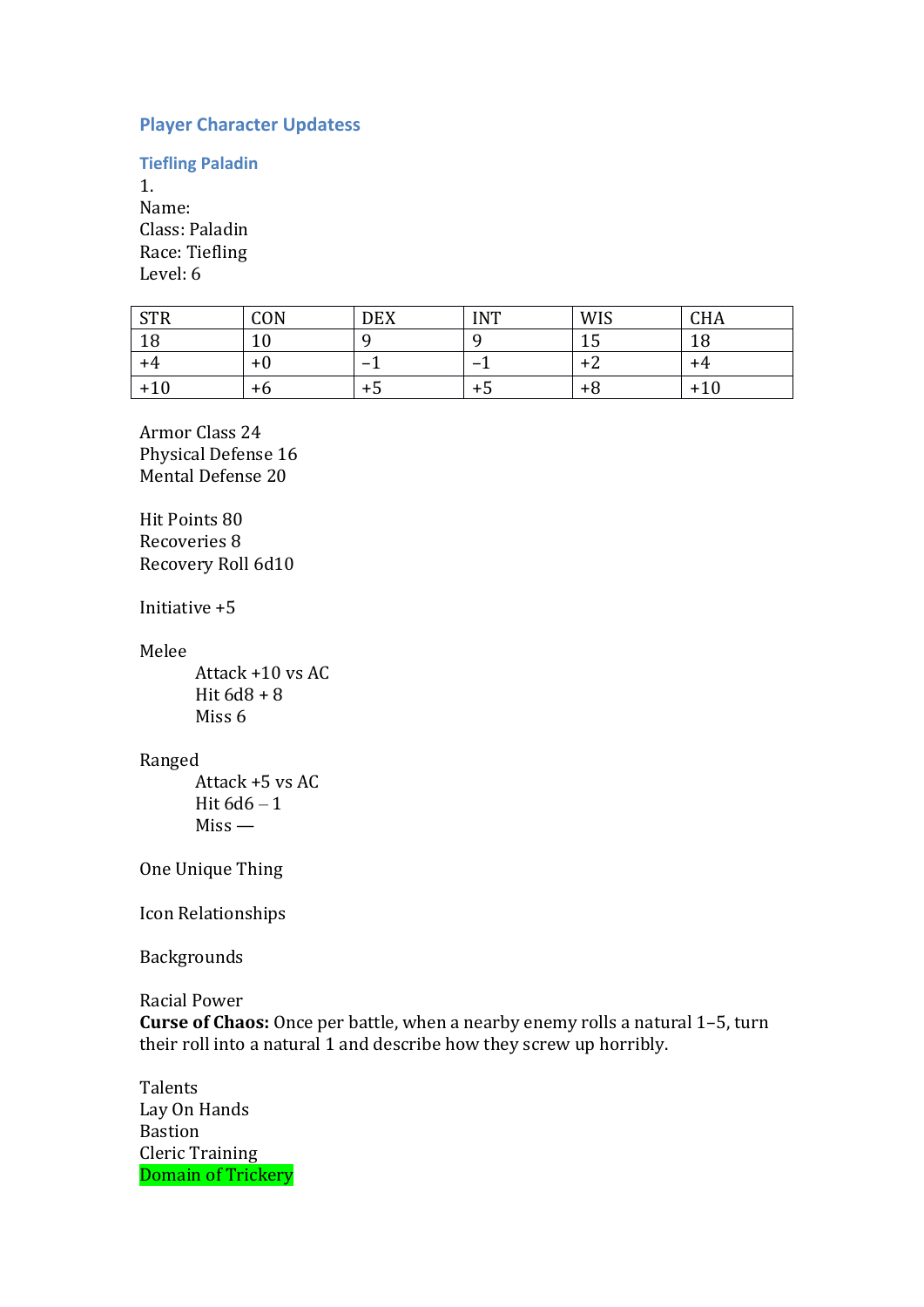| Feats                  |
|------------------------|
| <b>Smite Evil</b>      |
| Cleric Training (A, C) |
| Lay on Hands (A, C)    |
| Heal                   |

Class Features Smite Evil – once per battle, plus an additional 4 times per day, add +4 to your attack roll and +1d12 to your damage roll (half damage on a miss)

Lay on Hands – twice per day as a quick action, heal yourself or an adjacent ally with a touch for 8d10 + 8 HP using a free recovery.

Heal – twice per battle, as a quick action, you or a nearby ally can heal using a recovery.

Spirits of the Righteous – once per battle, attack one nearby enemy with **+10 vs. MD**. On a hit, 7d10 + 4 holy damage, and the nearby ally with the lowest HP gains +4 to their AC until the end of your next turn. On a miss, the ally gets +2 AC instead.

Domain of Trickery – once per battle as a quick action, roll a d20. You can swap this d20 for an enemy or ally's attack roll *before* they roll.

Bastion – one per battle, when a nearby ally is hit, you can split the damage evenly between you and that ally.

Equipment Heavy Armour Shield

#### **Human Rogue**

2. Name: Class: Rogue Race: Human Level: 6

| C <sub>TD</sub><br>UIIV | CON | <b>DEX</b> | <b>INT</b> | WIS | $\mathsf{\Gamma\mathrm{H}}$ (<br><b>CHA</b> |
|-------------------------|-----|------------|------------|-----|---------------------------------------------|
| 14                      | 4ء  | n c<br>∠∪  |            |     |                                             |
|                         | +∠  | +ე         |            |     |                                             |
| +o                      | +ზ  | ∸          | T.)        | тιχ | כד                                          |

Armor Class 20 Physical Defense 20 Mental Defense 15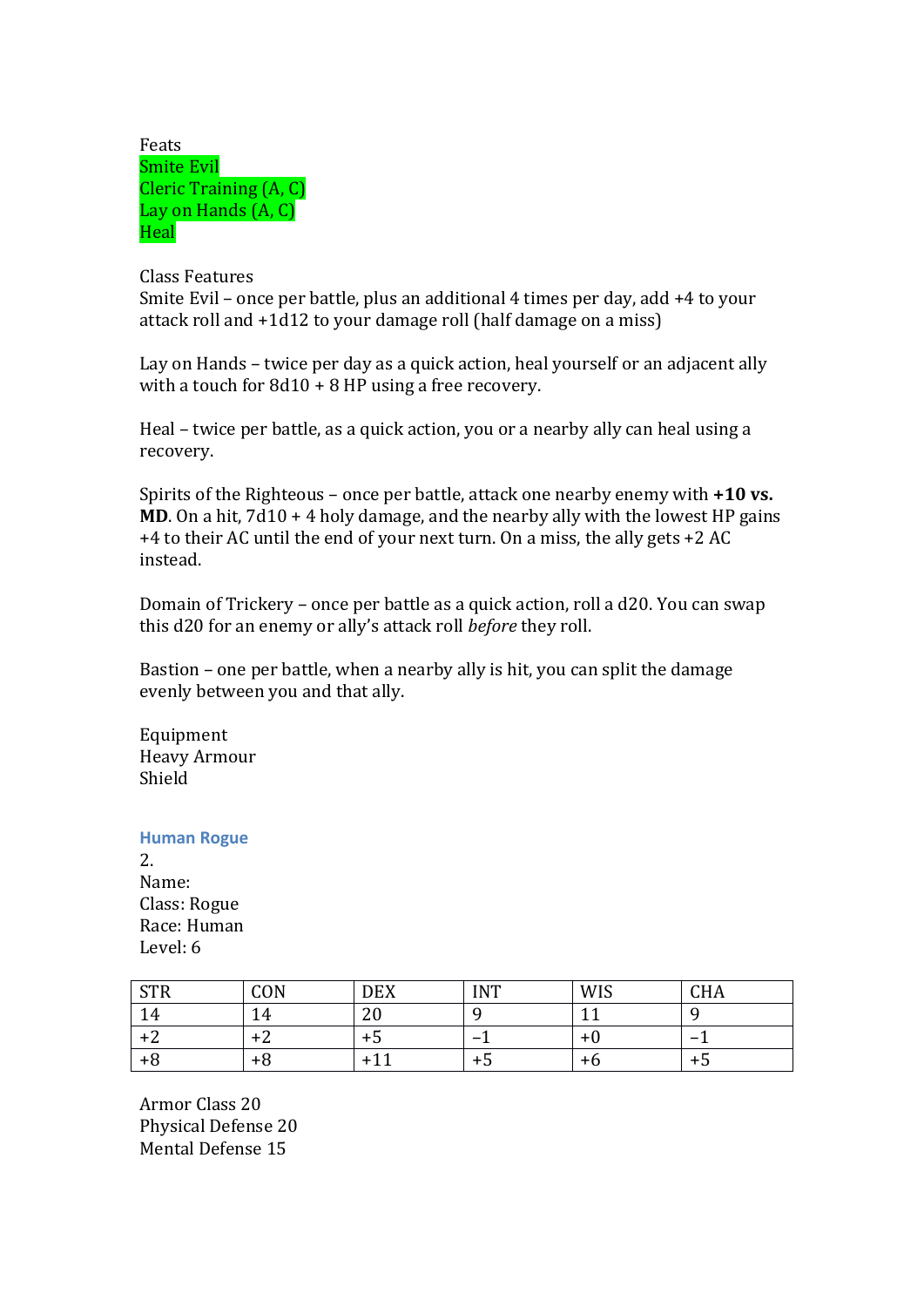```
Hit Points 80
Recoveries 8
Recovery Roll 6d8 + 4
```
Initiative +11

Melee

Attack +11 vs AC Hit 6d8 + 10 Miss 6

Ranged

Attack +11 vs AC Hit 6d6 + 10 Miss 6

One Unique Thing

Icon Relationships

Backgrounds

Racial Power

Quick to Fight – when rolling initiative, roll 2d20 and take the best result. In addition, you gain one extra feat.

Talents

Improved Sneak Attack Murderous – your crit range against staggered foes expands by 2, and you get a +2 bonus to your attacks against them. Swashbuckle – once per battle, spend your momentum to do something absurdly acrobatic.

Feats Deadly Thrust (A, C) Flying Blade (A, C) Spiky Bastard (C) Sneak Attack (A) Murderous (A)

# Class Features

Momentum: Momentum fuels many of your powers. You gain momentum when you hit, and lose it when you are hit or spend it.

Sneak Attack: You deal +3d8 damage against a foe engaged with one of your allies, or against foes with a lower initiative than you in the first round of combat.

Trap Sense: You can reroll natural even failures to disarm traps.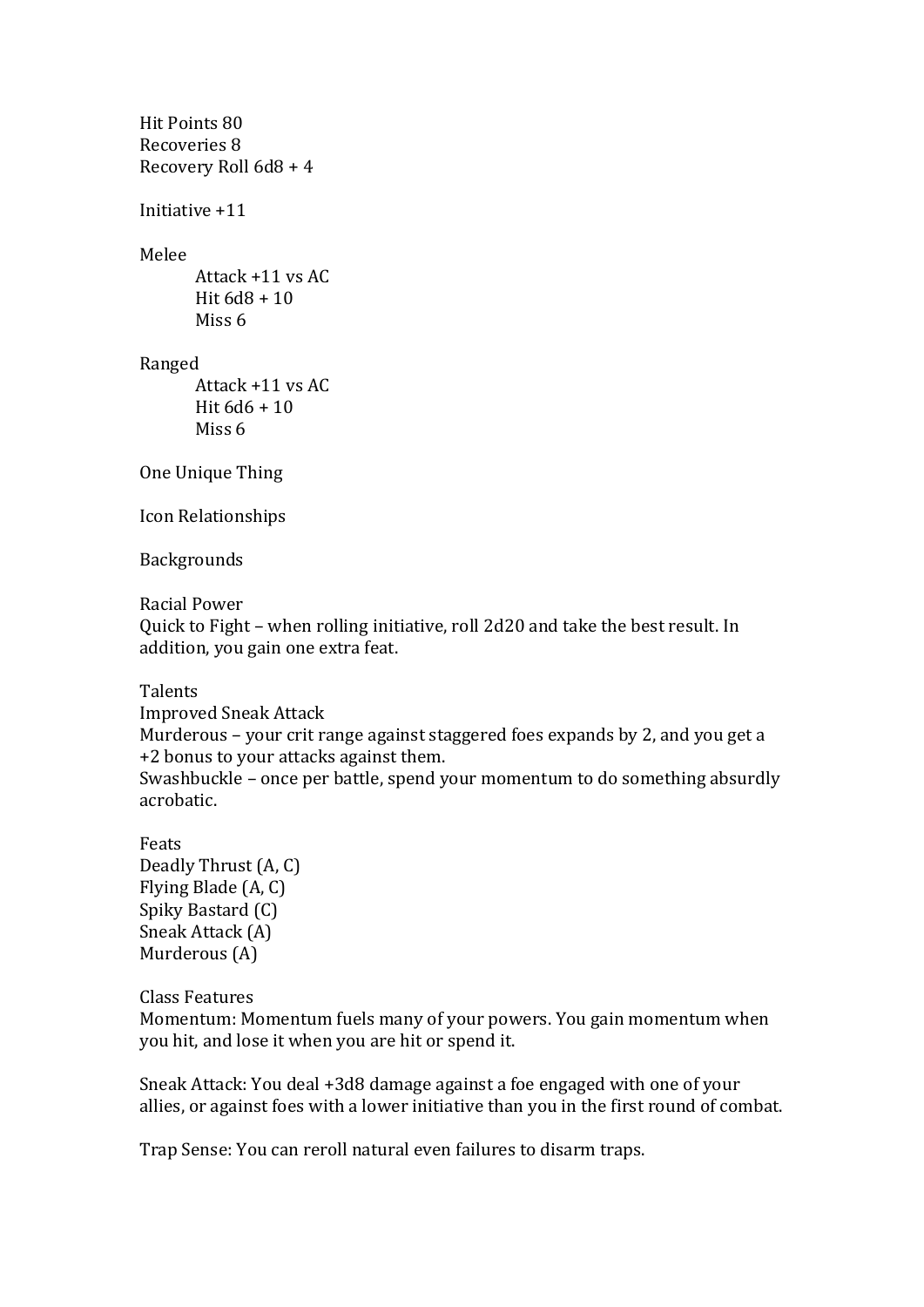#### Powers

Deadly Thrust: When attacking a staggered foe, add both your Str and Dex mods to the attack roll, and add your Str mod to your miss damage.

Tumbling Strike: Gain +5 to all disengage checks this turn. You can move, attack, and then attempt to disengage and move again.

Sure Cut: If you have *momentum,* then your Sneak Attack damage applies on a miss with this attack.

Flying Blade: You can fling a dagger at a foe engaged with one of your allies; if you hit, deal sneak attack damage. If you crit, the target is dazed until the end of your next turn.

Swift Dodge: Spend momentum to force an enemy to reroll an attack on you targeting AC

Deflection: Spend momentum when a melee attack misses you to have it hit another engaged enemy for half damage.

Spiky Bastard: Once per day, you may go all-out. For the rest of the battle, whenever an enemy rolls a natural odd attack roll on you, you immediately inflict 10 damage.

Equipment Light armour All the daggers ever.

### **Gnome Barbarian**

3. Name: Class: Barbarian Race: Gnome Level: 6

| CTD | CON | <b>DEX</b> | <b>INT</b> | <b>WIS</b> | CHA |
|-----|-----|------------|------------|------------|-----|
| ∠∪  |     | -          |            |            |     |
| ن ا |     | . .        | -          | -          |     |
| . . |     | ┻          |            |            |     |

Armor Class 21 Physical Defense 22 Mental Defense 15

Hit Points 100 Recoveries 8 Recovery Roll 6d12 + 6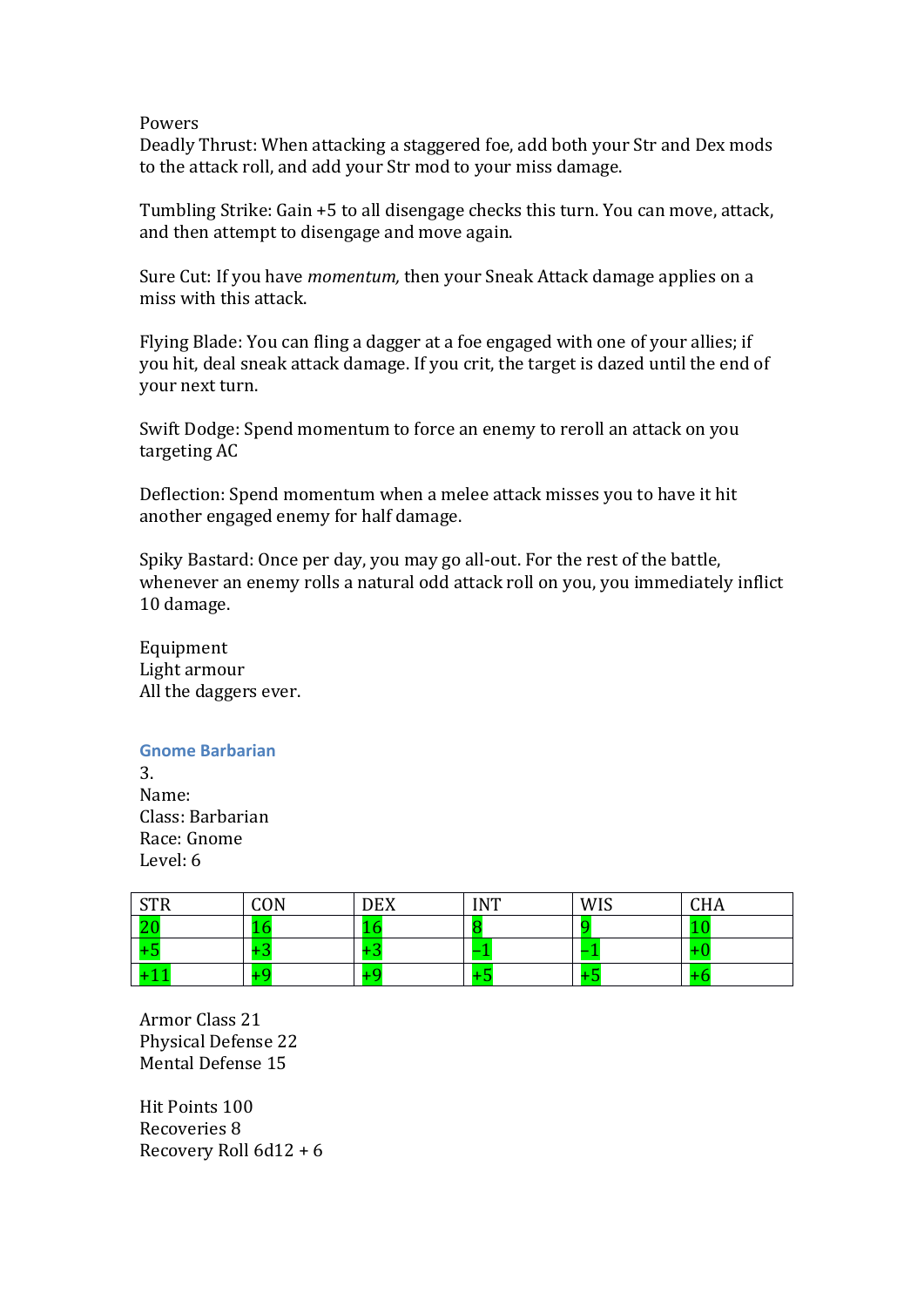```
Initiative +9
Melee 
      Attack +11 vs. AC
      Hit 6d10 + 10Miss 6
Ranged
      Attack +9 vs. AC
      Hit 6d6 + 6Miss —
```
One Unique Thing

Icon Relationships

Backgrounds

Racial Power

Small: +2 AC bonus against opportunity attacks

Confounding: Once per battle, when you roll a natural 16+, you can daze the target until the end of your next turn.

Minor illusions: As a standard action, create the illusion of a smell or sound.

Talents

Barbaric Cleave – when you drop a foe, you may attack again with a +2 bonus. If you hit, you may heal using a recovery. If there are no adjacent foes, you can move to a nearby foe when cleaving.

Building Frenzy – once per day, after you've missed with an attack, add +1d10 damage to all melee attacks. This bonus grows with each miss to a maximum of +4d10.

Strongheart – use d12s for recovery dice

Natural Will – twice per day as a quick action, gain a +4 to your MD until the end of the battle.

Feats Natural Will (A, C) Building Frenzy (A, C) Barbaric Cleave (A, C)

Class Features

Barbarian Rage – once per day, you may rage. You roll 2d20 when attacking and pick the best one; if both roll 11+ and you hit, it's an automatic crit. After raging, roll  $1d20 + 3$ ; on a  $16+$ , you can rage again that day.

Equipment Furs **Spears** An Axe Considerable Bigger Than You Are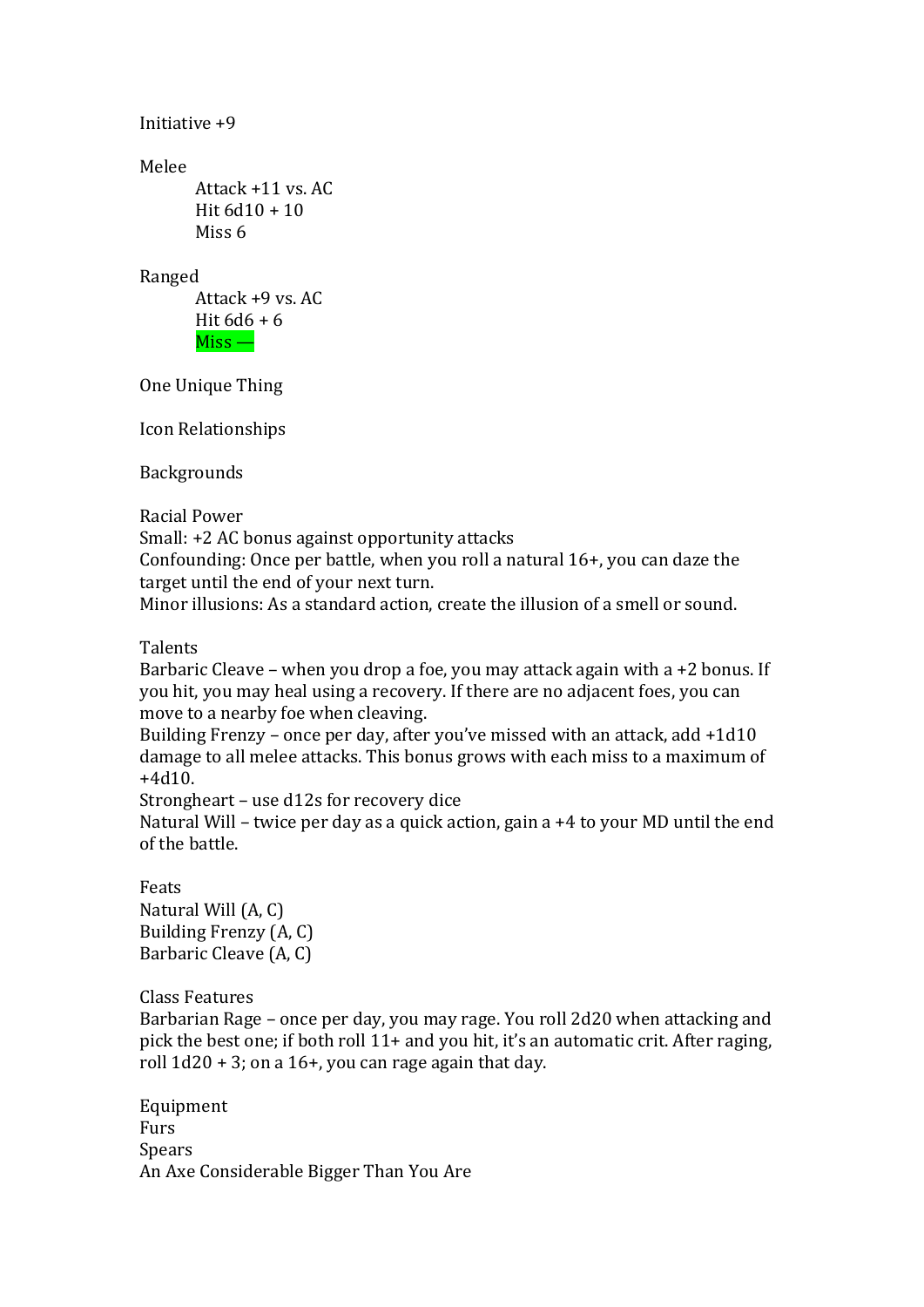### **Half-Elf Sorcerer**

4. Name: Class: Sorcerer Race: Half-Elf Level: 6

| <b>STR</b> | CON       | <b>DEX</b> | <b>INT</b> | <b>WIS</b> | CHA |
|------------|-----------|------------|------------|------------|-----|
| 10         | 1 ሰ<br>⊥∪ | 1 O<br>TΟ  | 10         |            | 18  |
| +v         | $+0$      | +4         | د+         |            | ÷д  |
| +b         | +6        | $+10$      | ⊥ч         | т.)        | +10 |

Armor Class 16 Physical Defense 17 Mental Defense 19

Hit Points 60 Recoveries 8 Recovery Roll 6d6

Initiative +14

Melee

Attack +6 vs AC Hit 6d6 Miss 6

### Ranged

Attack +10 vs AC Hit 6d4 + 8 Miss —

One Unique Thing

Icon Relationships

Backgrounds

Racial Power

Surprising – once per battle, subtract one from the natural result of your own d20 rolls.

Talents

Arcane Heritage: +2 to one arcane background.

Fey Heritage: Twice per day, roll a d6.

1-2: Cruel like a dark elf. Once per battle, deal 30 ongoing damage on a natural even hit.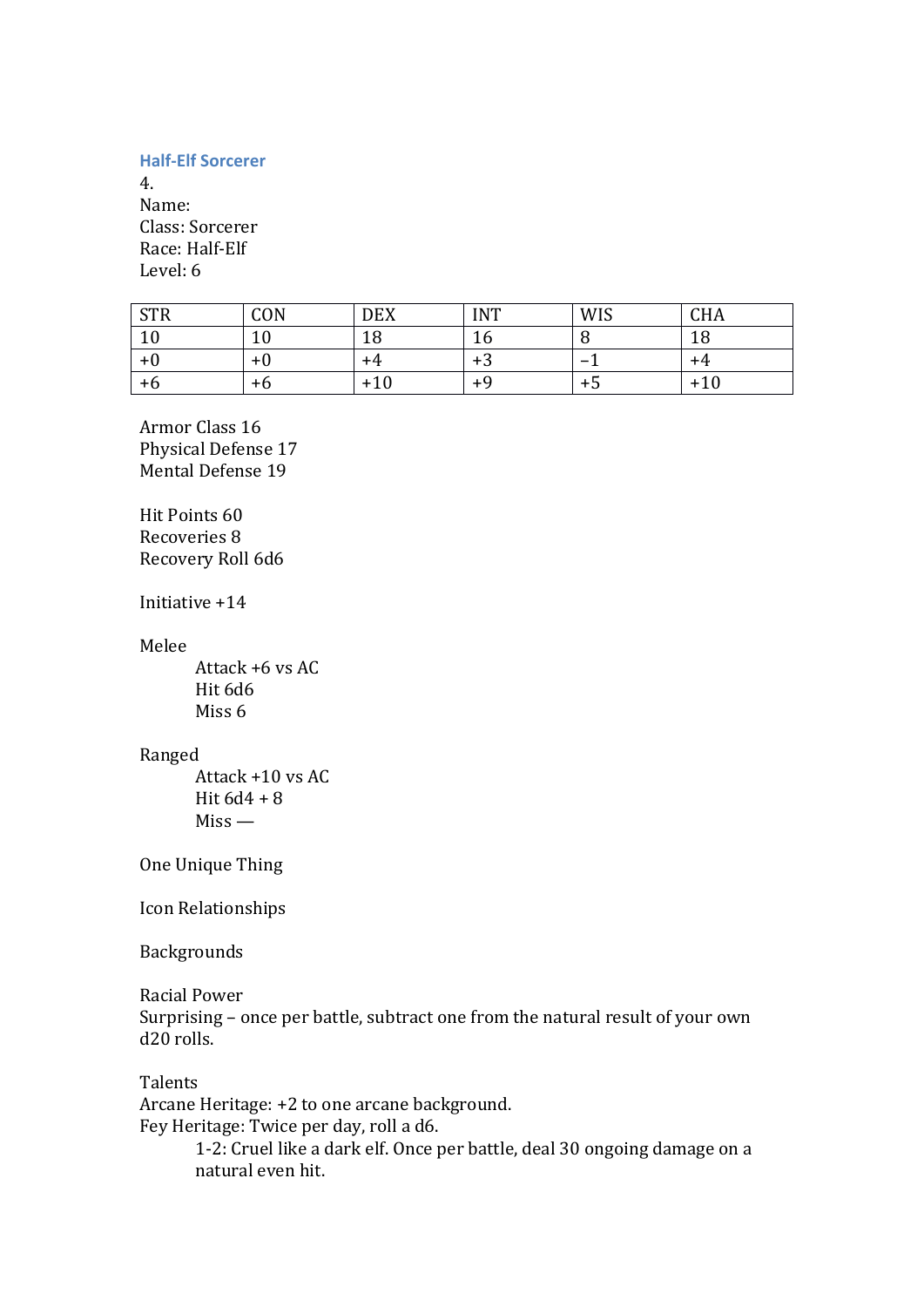3-4: Teleport like a high elf. Once per battle, teleport as a move action. 5-6: Graceful as a wood elf. Each turn, roll a d6. If the result is equal to or lower than the escalation die, gain a bonus standard action and increase the die rolled for *elven grace* by one step (d8, d10, etc.).

Infernal Heritage. Once per day, when the escalation die is 1+, enter a spell frenzy. Roll 2d20 for spell attacks, but take damage equal to target's level x2 for each die that misses.

Feats Fey Heritage (A) Utility Spell (A) Lightning Fork (A, C) Scorching Ray (A) Improved Initiative

Class Features

Dancing Lights: At will

Gather Power: Spend one round gathering energy to deal double damage with a spell.

# Spells

Burning Hands: At-Will Close Attack. Strike up to two nearby foes with +10 vs PD; on a hit, deal 2d8 + 8 fire damage.

Scorching Ray: At-Will Ranged Attack. Strike one nearby foe with +10 vs. PD; on a hit, deal 4d6 + 8 fire damage. On an even hit, add 2d6 ongoing fire damage. On a miss, 6 damage. You can attack far away foes with a -2 penalty.

Breath of the Black: Daily Close Attack. Strike one nearby foe with +10 vs. PD; on a hit, 10d6 + 8 acid damage and 20 ongoing acid damage. On a miss, 10 ongoing acid damage. For the rest of the battle, roll a d20 at the start of your turn. On a 16+, you may breathe again.

Queen's Shadows: Daily Ranged Attack. Strike one nearby foe with +10 vs. MD; on hit, 8d6 + 8 psychic damage. If the attack roll is even, teleport nearby. You may use this spell at-will after casting it for the rest of the battle.

Three Dooms: Rechargeable ranged attack. Strike one nearby foe with +10 vs PD. On a hit, 2d4 x 10 random energy damage, and you take 2d4 damage. If you hit with a natural even attack roll, attack again targeting a different foe. On a miss, half damage. After each battle, roll 16+ to recharge this spell.

Lightning Fork: Rechargeable ranged attack. Strike one nearby foe with +10 vs. PD. On a hit, 6d10 + 8 lightning damage. If you hit with a natural even attack roll, attack again targeting a different foe. On a miss, half damage. You may reroll one miss, and if you miss with every attack, the spell isn't expended. After each battle, roll 16+ to recharge this spell.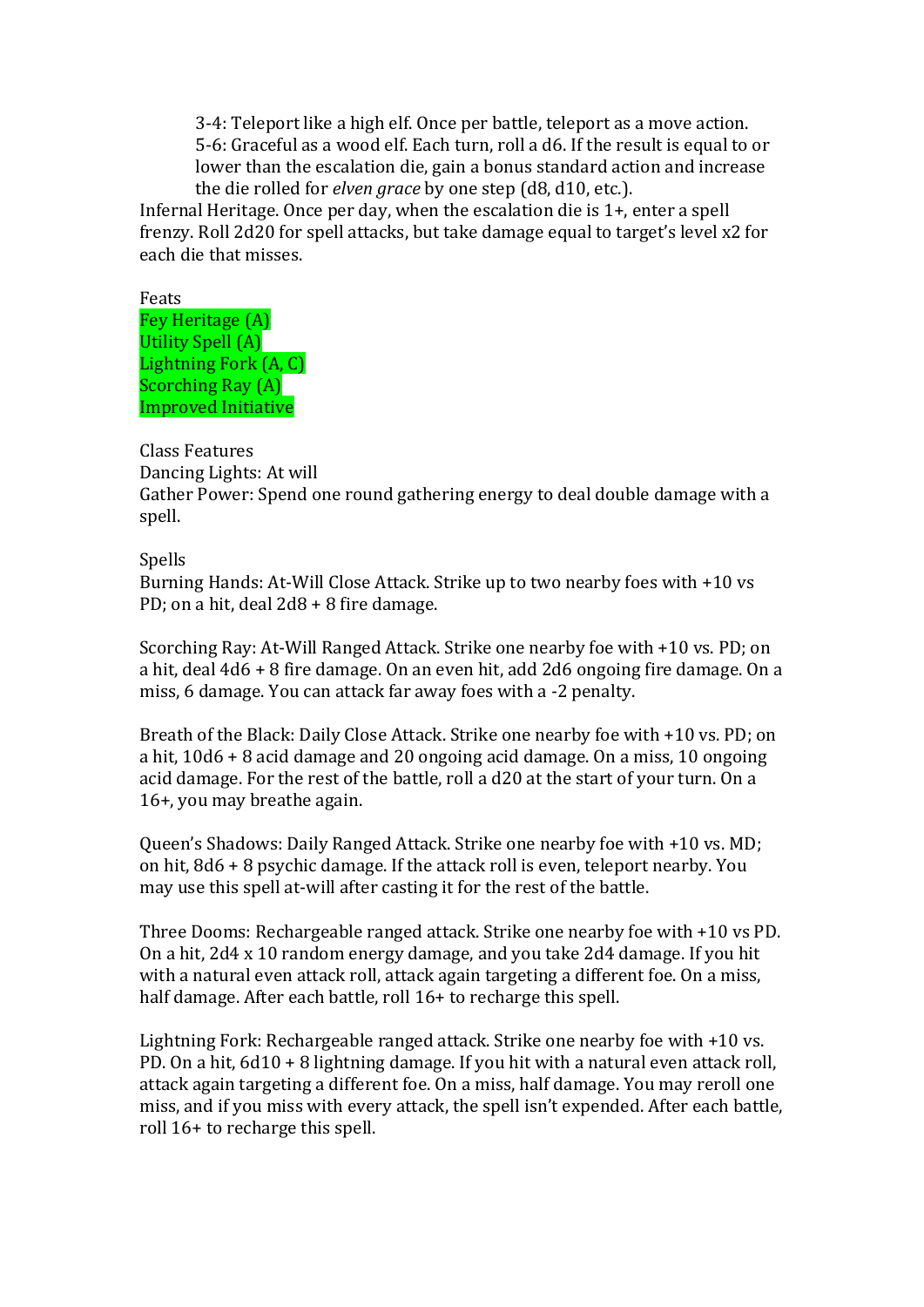Utility Spell: Usable twice for any of the following: *disguise self, feather fall, hold portal, levitate, message, speak with item* or *water breathing*

Equipment Robes, short sword, throwing daggers.

#### **Dark Elf Cleric**

5. Name: Class: Cleric Race: Dark Elf Level: 6

| CTD<br>51K | CON           | <b>DEX</b> | <b>INT</b> | <b>WIS</b> | <b>CHA</b> |
|------------|---------------|------------|------------|------------|------------|
| 10         | $\sim$<br>- - | $\sim$     | τn         | ⌒<br>∠∪    | ι.         |
| r<br>⊤ა    | $+$ .         |            | +0         | כ ד        |            |
|            | -<br>+        |            | +b         | $+1$       | + נ        |

Armor Class 22 Physical Defense 18 Mental Defense 17

Hit Points 80 Recoveries 8 Recovery Roll 6d8 + 2

Initiative +7

Melee

Attack +9 vs. AC Hit  $6d8 + 6$ Miss 6

Ranged

Attack +7 vs AC Hit  $6d4 + 2$ Miss —

One Unique Thing

Icon Relationships

Backgrounds

Racial Power Cruel – once per battle, deal 30 ongoing damage you hit with a natural even attack roll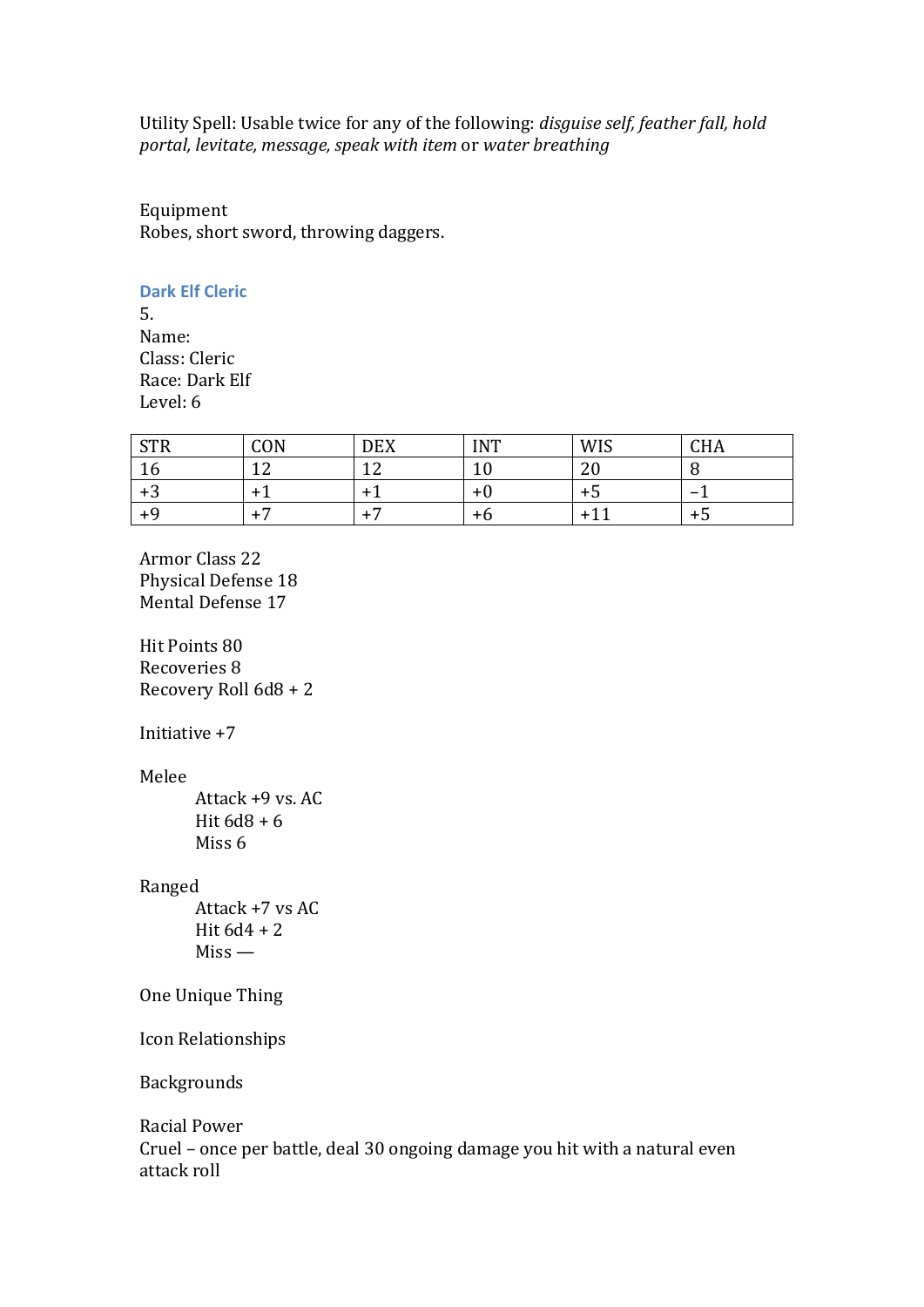# **Talents**

Domain of Death: You and your nearby allies gain a +2 bonus to death saves. If an ally becomes staggered, that ally heals 12 hit points. Once per day, invoke Death: for the rest of the battle, you and your allies can add the escalation die to a single save.

Domain of War: Once per turn, when you attack a foe, hit or miss, your allies gain a +1 bonus to attacks against that foe until the beginning of your next turn. Once per day, invoke War: increase the escalation die by 1.

Domain of Strength: You can wield heavy weapons without penalty. Once per day, invoke Strength: for the rest of this battle, you and your allies deal triple damage on crits.

Feats Judgement Javelin of Faith Mighty Healing Heal (A) Domain of Death (A, C)

Spells

Heal: Close-quarters spell. Twice per battle, as a quick action, you or a nearby ally can heal with a recovery.

Javelin of Faith. At-will spell. Ranged. Attacks a nearby enemy with +11 vs. PD; on a hit, 6d6 + 10 holy damage. If the foe is undamaged, +2d6 damage.

Strength of the Gods: Daily spell. Ranged. Cast as a quick action. Either one nearby ally deals an extra 2d8 damage on attacks for the rest of this battle, or up to three nearby creatures (including you) deal an extra 1d8 damage for the rest of the battle.

Shield of Faith: Daily spell. Ranged. Cast as a quick action. Either one nearby ally gains +2 AC/+2 PD for the rest of the battle, or up to three nearby creatures (including you) gain an extra +1 AC/+1 PD for the rest of the battle. Bonuses increase by +1 if the recipient is staggered.

Judgement: Daily spell. Ranged. Cast as a quick action. Targets all nearby staggered enemies, rolling +11 vs. MD; on a hit, 8d10 + 10 holy damage. On a miss, half damage. [[This is a standard action]]

Sphere of Radiance. Daily spell. Close-quarters. You or one nearby ally can heal with a free recovery. Then, target up to two nearby enemies with +11 vs. MD. On a hit, 7d8 – 2 holy damage. On a miss, half damage.

Bless. Daily spell. Ranged. Cast as a quick action. Either one nearby ally gains a  $+2$ attack bonus and 4d10 temporary hit points for the rest of the battle, or up to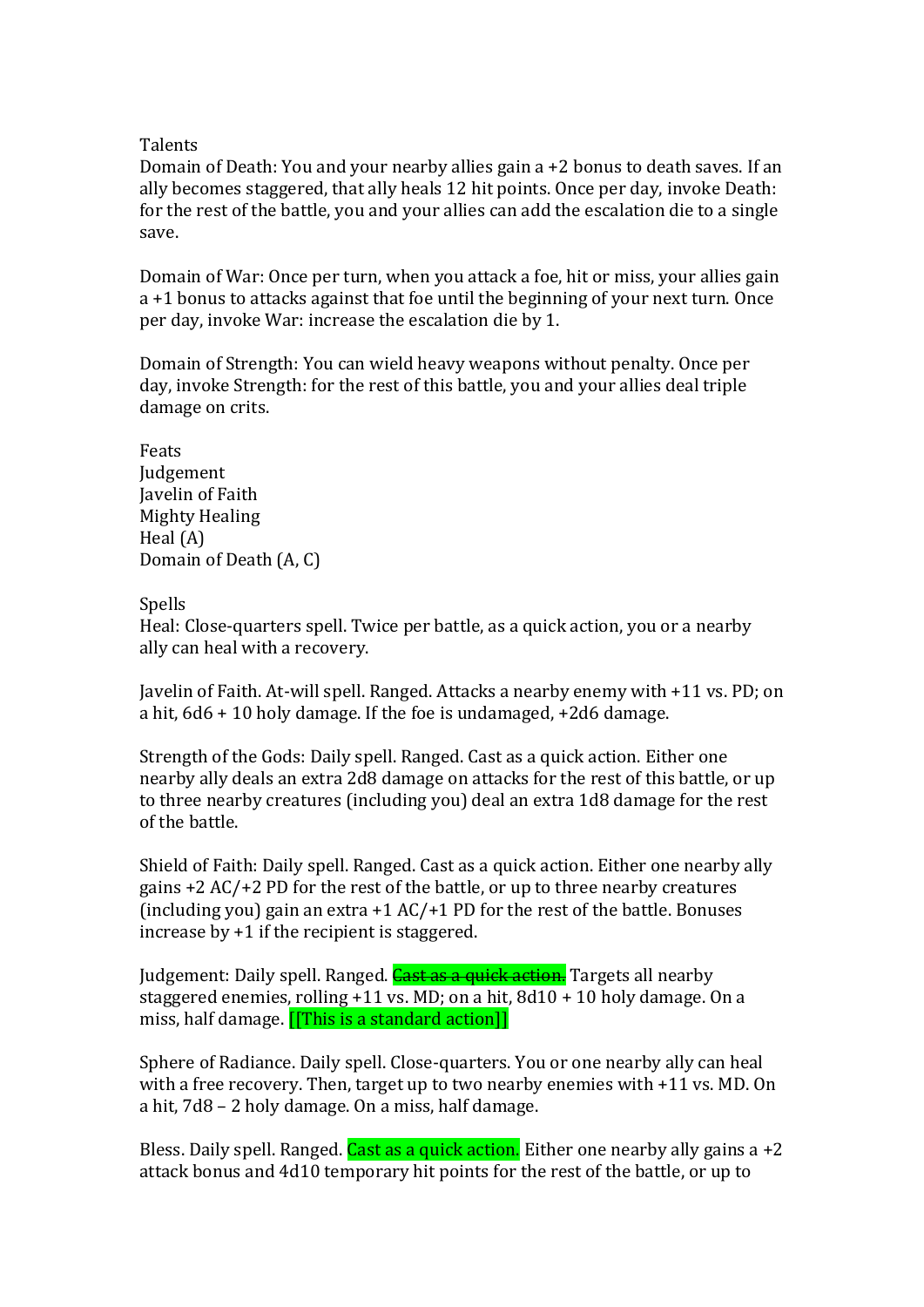three nearby creatures (including you) gain a +1 attack bonus and 2d10 temporary hit points for the rest of the battle.

Mighty Healing. Daily spell. Close Quarters. Either one ally heals using a recovery and regains twice as many hit points as normal, or up to three nearby creatures (including you) heal using a recovery.

Equipment Mace, heavy armor, holy symbol, shield

**Human Druid**

6. Name: Class: Druid Race: Human Level: 6

| C <sub>TD</sub><br>51K | CON   | <b>DEX</b> | <b>INT</b>               | <b>WIS</b> | <b>CHA</b> |
|------------------------|-------|------------|--------------------------|------------|------------|
| 10                     | 1 O   | 10         | .,                       | ⊥∪         | ⊥∪         |
| r<br>+ა                | +4    | $+0$       | $\overline{\phantom{0}}$ | +4         | +0         |
| $+9$                   | $+10$ | +6         | +5                       | +10        | +6         |

Armor Class 22 Physical Defense 20 Mental Defense 17

Hit Points 110 Recoveries 8 Recovery Roll 6d10 + 8

Initiative +6

Melee

Attack +9 vs AC Hit 6d8 + 6 Miss 6

# Ranged

Attack+6 vs AC Hit 6d4 Miss —

One Unique Thing

Icon Relationships

Backgrounds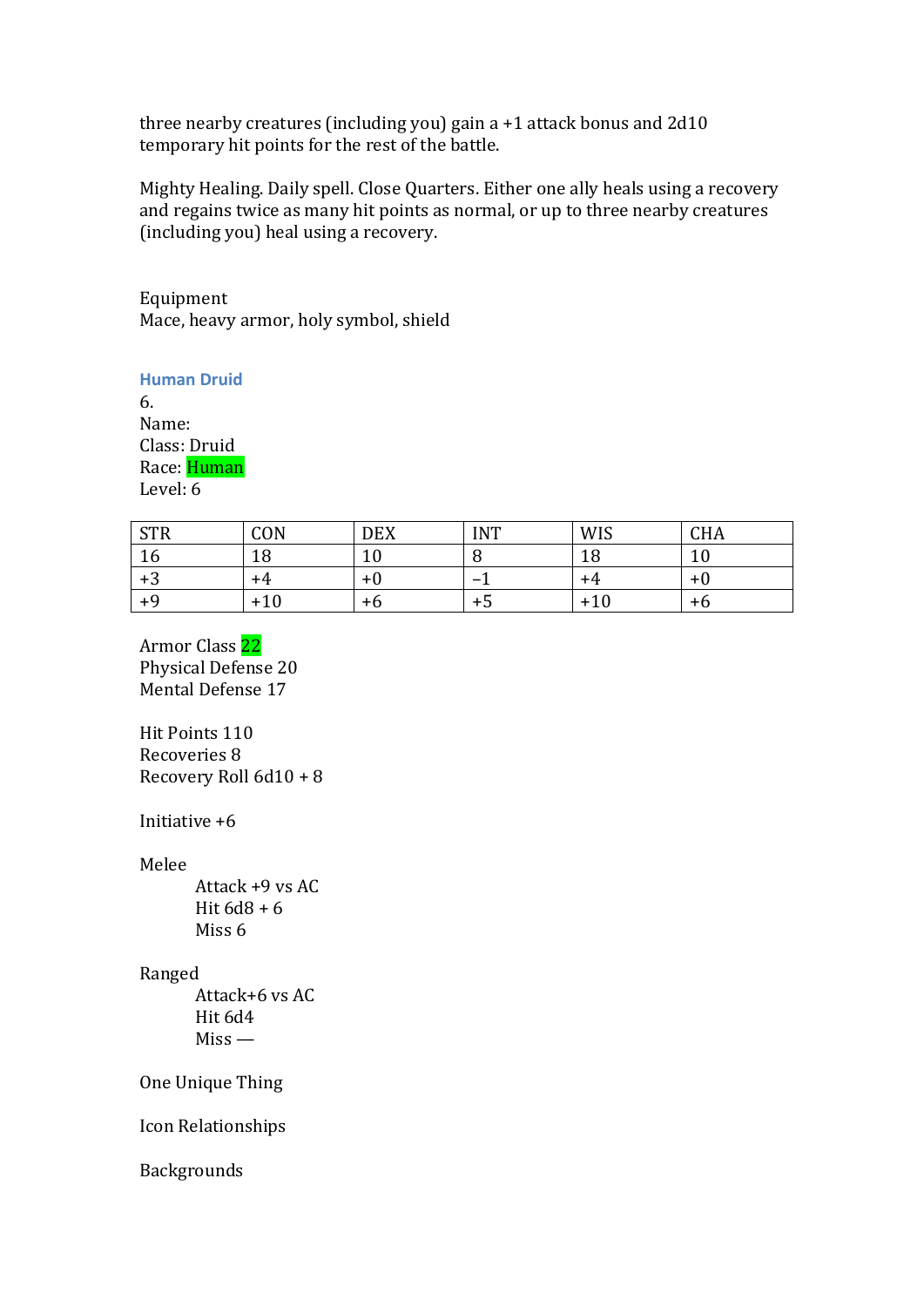Racial Power Quick to fight: Roll 2d20 for initiative and take the best result. In addition, you gain one extra feat.

**Talents** Elemental Initiate Terrain Caster Initiate Warrior Druid Initiate

#### Flexible Attacks

Ancestral Guidance – once per battle, on a natural odd attack roll, deal 8 damage, hit or miss.

Warrior's Blessing – once per battle, on a natural even attack roll, heal 1d6 + 6 hit points

Invoke the Storm: Once per battle, on a natural 5, 10, 15 or 20, deal 1d4 x 5 lightning damage to any nearby foe other than your target

#### Spells

Ripping Vines. At-will ranged spell. +10 vs. PD; On a hit, 5d6 + 8 damage. On a natural odd hit, 6 ongoing damage.

Flame Spear. At-will ranged spell. +10 vs. PD; On a hit, 5d8 + 8 fire damage. On a natural odd hit, one ally engaged with the target takes 2d8 damage.

Barkskin. Daily ranged spell. Cast as a quick action. You or one nearby ally in light or no armour gains a +3 bonus to AC and PD for the rest of the battle.

Entangle. Daily ranged spell. Targets 1d3 nearby enemies with +10 vs. PD. On a hit, 5d10 + 10 damage, and any foes with 135 hp or fewer are stuck (save ends). On a miss, half damage and an easy save to break free.

Spikestones. Daily ranged spell. Until the end of the battle, enemies who move on the ground must make a normal save when moving; those who fail take 7d6 damage. Your allies must make an easy save to move; if they fail, they take half damage. You can move freely.

Flame Seeds. Daily ranged spell, targets 1d3 + 1 nearby enemies with +10 vs. PD. On a hit, deal 3d12 + 8 fire damage and 5 ongoing fire damage (hard save ends). Once per turn, you can use a quick action to increase ongoing damage by 5.

Earth Strength. Daily ranged spell. Cast as a quick action. Targets one chosen and one random ally (you can choose yourself). If the target is unstaggered, they gain a +4 bonus to attacks, damage and saves until the end of the battle or until they end a turn unstaggered.

If the target is staggered, the target can heal using a recovery.